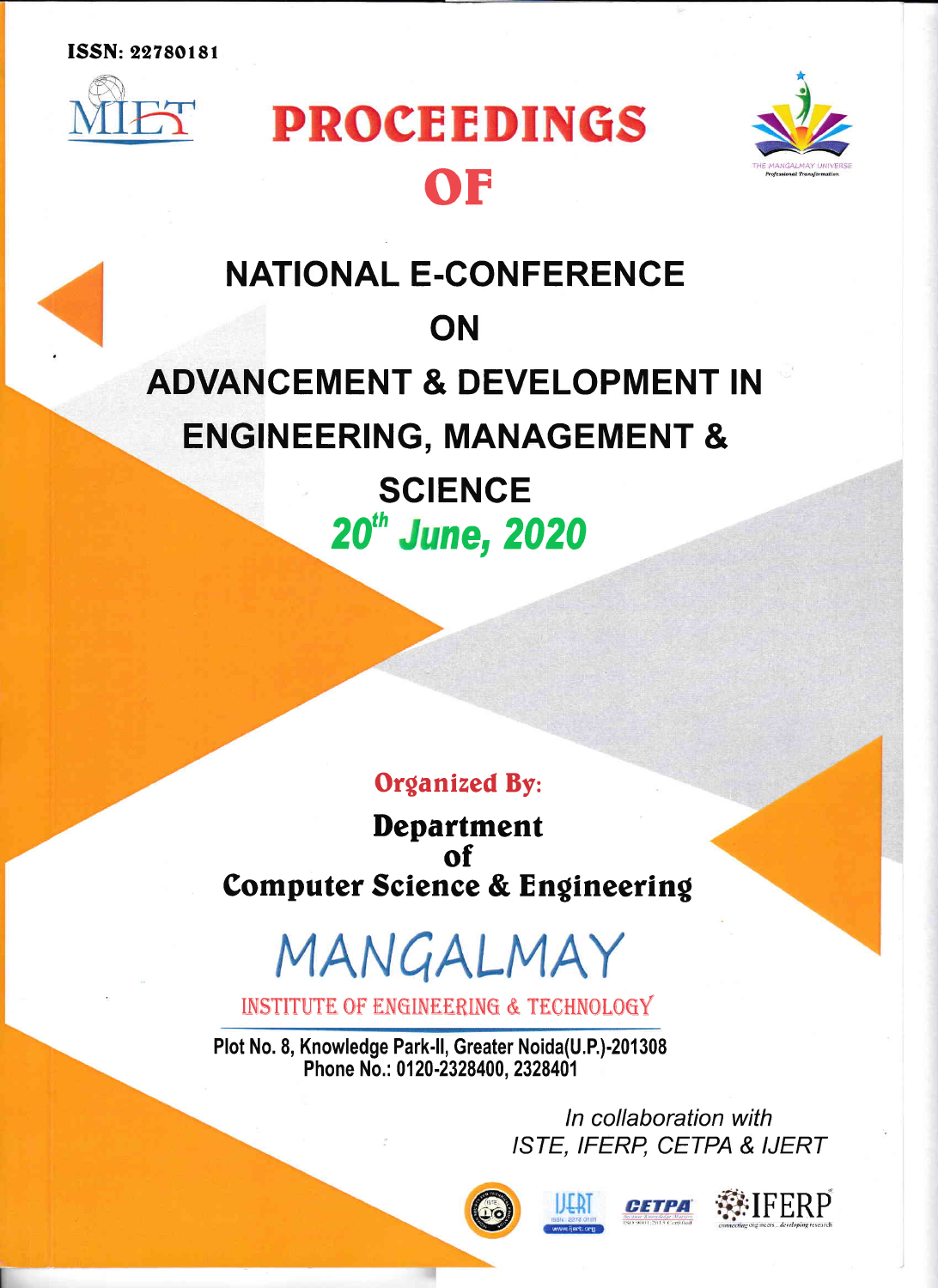#### **CHIEF PATRONS**

Mr. Atul Mangal (Chairman) Mr. Anuj Mangal (Vice-chairman) Mr. Aayush Mangal (COO) Mangalmay Group of Institutions

### **CONVENER**

Prof. (Dr.) Yashpal Singh (Director) Prof. Harish Bhatia (Dean-Academics)

#### CO.CONVENER

Dr. Yaduvir Singh Dr. Jyotsna Pandit

#### **TECHNICAL SECRETARY**

Mr. Bhupendra Bhadana Mr. Sarvachan Verma Ms. Chandana Rathi

#### EXECUTIVE COMMITTEE

Mr. Bhavesh Mathur Mr. Sachin Singh Mr. Sanjay Bhadoria Mr. Dhananjay Singh

#### REVIEW COMMITTEE

Dr. Pradeep Kumar Mr. S. K. Jha

Dr. Ishwar Singh Ms. Lalita Verma Dr. Suneeta Chaudhary Mr. Taranjeet Singh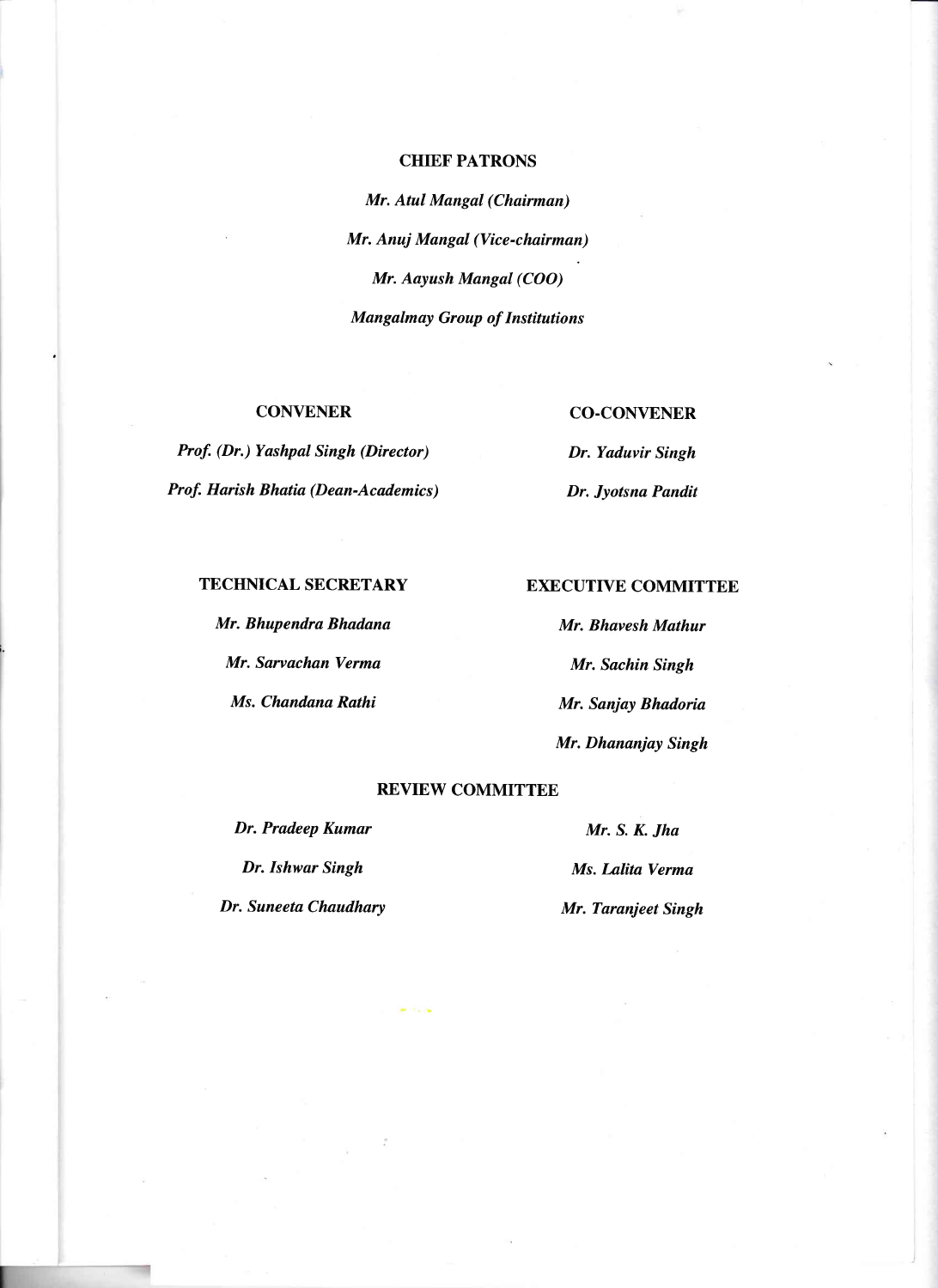### ADVISORY COMMITTEE

Prof. (Dr.) J.P. Gupta Former chairman, AICTE Prof. (Dr.) Harish Rohilla Assoc. Prof., CDLU, Sirsa Prof. (Dr.) Pradeep Kumar MANUU, Hyderabad Prof. R. K. Kohla ISRO, Rtd. Scientist F Prof. (Dr.) Shyam Akashe ITM University, Gwalior Prof. S. Niranjan BPTU, Orissa Prof. (Dr.) Vivek Jaglan Graphics Era University, Dehradun Prof. (Dr.) P. Rajkumar PCE, Tamilnadu Prof. (Dr.) Tarun Narayan Shankar K.L. University Prof. (Dr.) Chaman Verma Eotvos Lorand University, Hungary Dr. Ashok Prajapati IEEE, Michigan, USA

l,-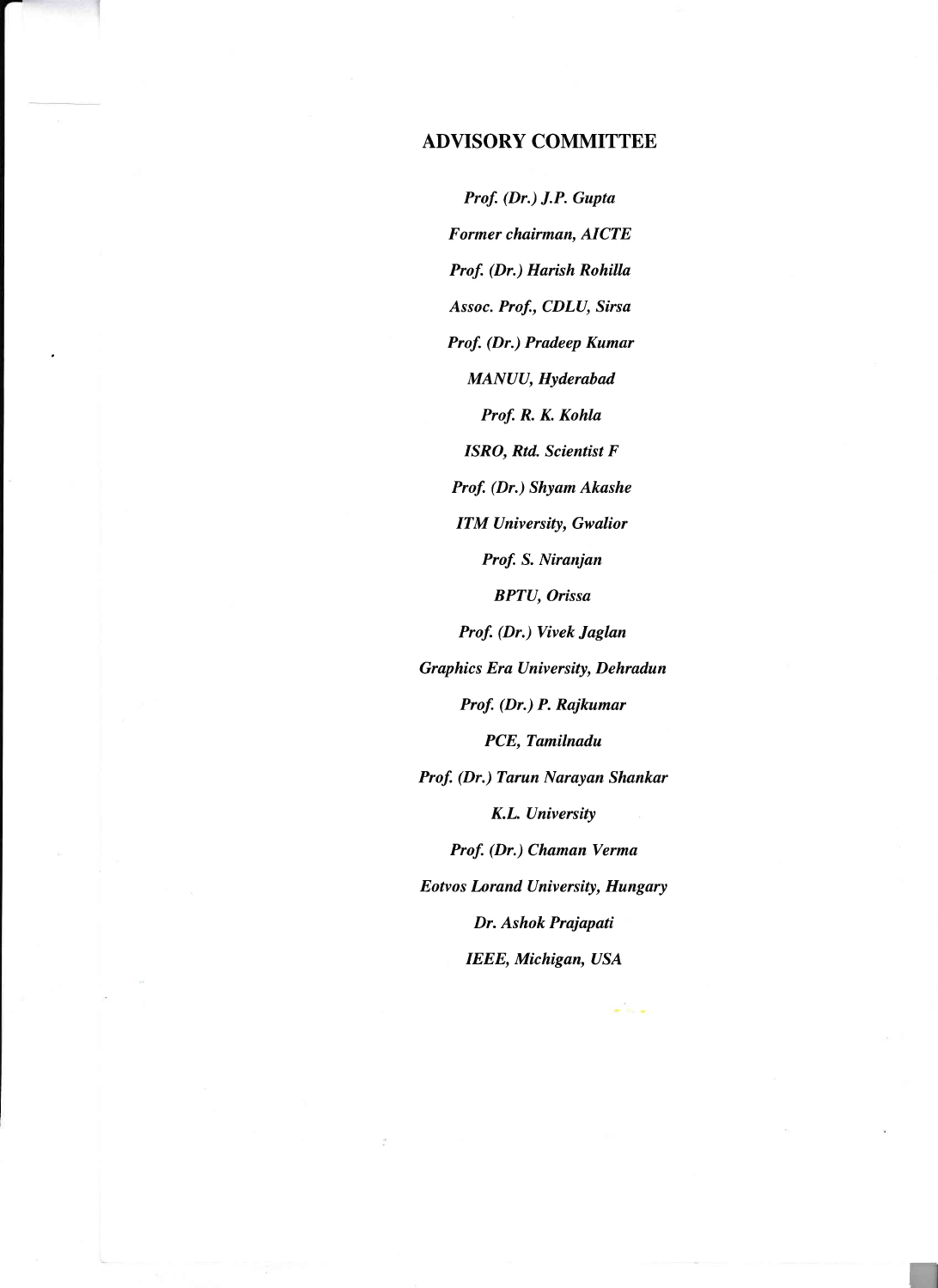## TABLE OF CONTENTS

| Sr.<br>No. | <b>Paper</b><br>ID | <b>Title</b>                                                                              | <b>Authors</b>                                                            | Page<br>No.    |
|------------|--------------------|-------------------------------------------------------------------------------------------|---------------------------------------------------------------------------|----------------|
| 1          | $ID-011$           | Intelligent behavioral authentication method<br>using a biometric fingerprint sensor.     | Beg Raj, Yashpal Singh                                                    | 1              |
| 2          | $ID-012$           | Umbrella cover construction method                                                        | Biplab Kr. Sarkar, Yashpal Singh                                          | $\overline{2}$ |
| 3          | $ID-013$           | Intelligent technology to maximize the display<br>area of a mobile device                 | Reena Singh, Vandana Singh,<br><b>Yashpal Singh</b>                       | 3              |
| 4          | $ID-014$           | Intelligent method to increasing air conditioner<br>performance                           | Pawan Kumar Singh, Parinidhi<br>Singh, Thomas J. Watson, Yashpal<br>Singh | $\overline{4}$ |
| 5          | $ID-015$           | Learning how to learn: meta learning approach<br>to improve deep learning                 | Ashish Kr. Chakraverti,<br>Sugandha Chakraverti, Yashpal<br>Singh         | 5              |
| 6          | $ID-016$           | A review on PDIS (plant disease identification<br>system)                                 | Taranjeet Singh, Krishan Kumar,<br>Chandana                               | 6              |
| 7          | $ID-017$           | Big data analytics: a literature review paper                                             | Nikhil Madaan, Suman Kr Jha                                               | 7              |
| 8          | $ID-018$           | Use of big data and analytics in urban traffic<br>congestion                              | Abhay Narayan Tripathi,<br>Bharti Sharma                                  | 8              |
| 9          | $ID-020$           | Efficient crop yield prediction in India using<br>machine learning techniques-a survey    | Payal Gulati, Suman Kumar Jha                                             | 9              |
| 10         | $ID-021$           | Recent challenges and advances in ad-hoc and<br>sensor networks                           | Suman Kumar Jha, Bhavesh Mathur,<br><b>Yaduvir Singh</b>                  | 10             |
| 11         | $ID-022$           | Advances and challenges in Ad-hoc and sensor<br>networks                                  | Bhavesh Mathur, Abhay N Tripathi,<br>Mr.Himanshu Rastogi                  | 11             |
| 12         | $ID-023$           | Review paper on face detection techniques                                                 | Sarvachan Verma, Bhavesh Mathur,<br><b>Yaduvir Singh</b>                  | 12             |
| 13         | $ID-025$           | Reduction of plastic usage in India: analysis of<br>alternate solution                    | Chandana, Taranjeet Singh,<br>Kadarla Rohan Karthik Kumar                 | 13             |
| 14         | $ID-026$           | A review paper: robots must follow ethics                                                 | Chandana, Taranjeet Singh                                                 | 14             |
| 15         | ID-027             | The variation of electrical conductivity of SMS<br>with temperature at different pressure | Ravindra Kumar                                                            | 15             |
| 16         | $ID-028$           | A review on autonomic computing systems                                                   | Sameer Kanpal, Jaspreet Kaur                                              | 16             |
| 17         | $ID-029$           | Smart home network and its threat -DDOS study                                             | Yaduvir Singh, Meha Mathur,                                               | 17             |
| 18         | $ID-030$           | Effect of ph and ultravoilet spectral studies of<br>2,5- Dimethoxy Thio phenol            | Suman Kumar Jha<br>Pradeep Kumar, Ishwar Singh,<br>Deepak Dubey           | 18             |
| 19         | $ID-031$           | Variation of top quark mass $(m_t)$ with quantum<br>chromodynamics                        | Deepak Dubey, Pradeep Kumar                                               | 19             |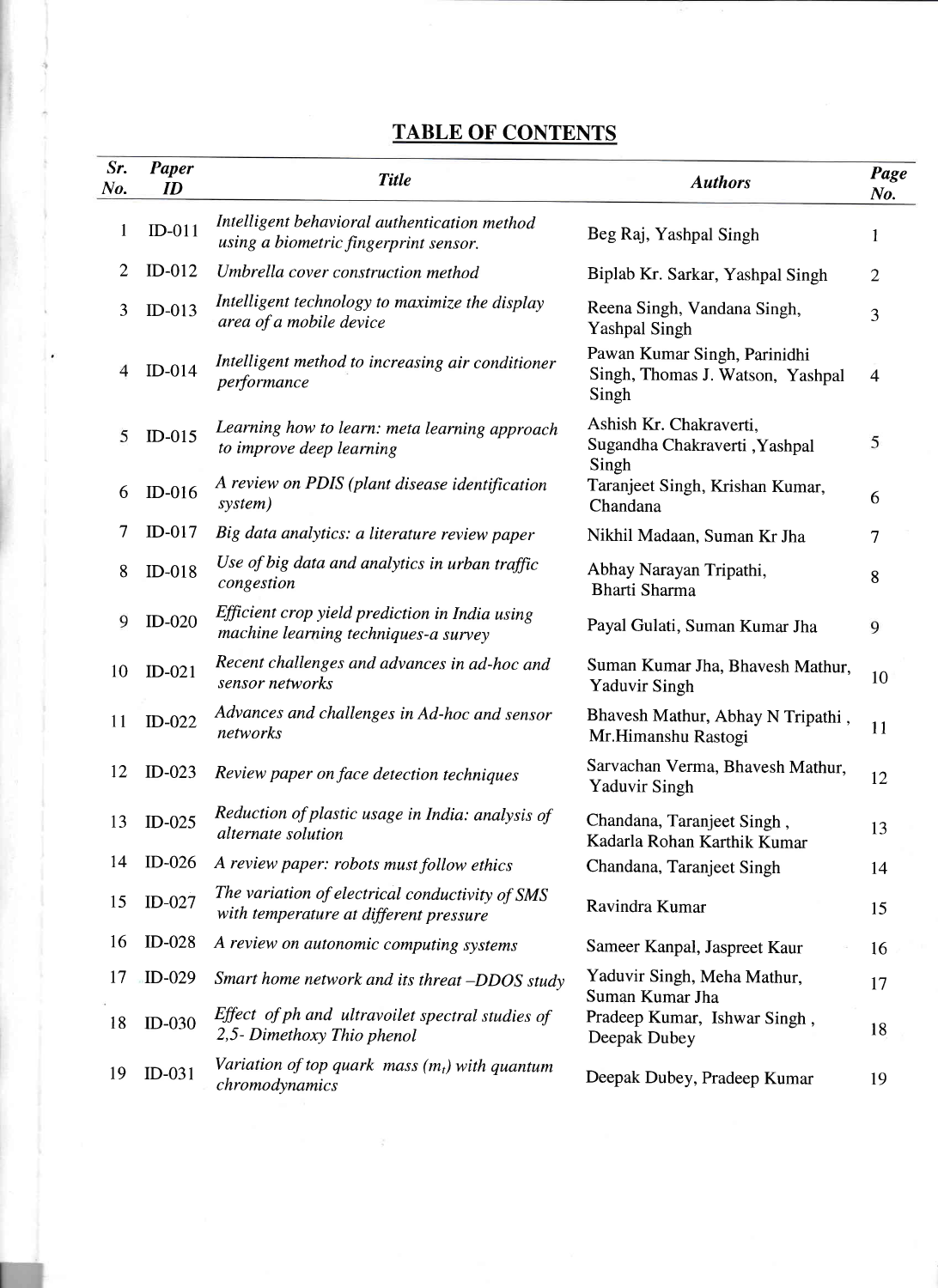| 20 | $ID-032$ | Ultravoilet and vibrational spectral sudies on<br>biologically active complexes of cobalt-ii with<br>benzimidazole compound | Ishwar Singh, Pradeep Kumar,<br>Jyotsna Pandit,<br>Manish Kumar Rao Ambedkar       | 20 |
|----|----------|-----------------------------------------------------------------------------------------------------------------------------|------------------------------------------------------------------------------------|----|
| 21 | $ID-033$ | Institutional credit and agricultural productivity<br>in India: a review                                                    | Harjeet Singh, Himanshu Gupta                                                      | 21 |
| 22 | $ID-034$ | Enhancing the performance of face detection and<br>recognition                                                              | Suman Kumar Jha, Mahima Payala,<br>Shubhamtiwari                                   | 22 |
| 23 | $ID-035$ | Attendance management system using face<br>recognition                                                                      | Adityatyagi, Kundan kumar,<br>Madhvisharma                                         | 23 |
| 24 | $ID-036$ | Assessment of Yamuna river water quality at<br>Agra: a case study                                                           | <b>Bhuri Singh</b>                                                                 | 24 |
| 25 | $ID-037$ | Development of an intelligent parking system in<br>India                                                                    | Satyam                                                                             | 25 |
| 26 | $ID-038$ | Impact of social media on consumer buying<br>behaviour                                                                      | Ranjeet Singh                                                                      | 26 |
| 27 | $ID-039$ | Universal logic gates using nano-electro-<br>mechanical switches                                                            | Karan Singh, Abhishek Mishra,<br>Pushpendra Prashant                               | 27 |
| 28 | $ID-040$ | Power optimization in microprocessors based on<br>parallel data transfer schemes                                            | Karan Singh, Amit Kumar Mourya,<br>Dhananjay Singh                                 | 28 |
| 29 | $ID-041$ | Design and development of secure cloud<br>architecture for e-commerce                                                       | Yashpal Singh, Sunita Rani,<br>Bhupendra Kumar                                     | 29 |
| 30 | $ID-042$ | An introduction of image processing with Matlab<br>tool                                                                     | Amit Kumar Mourya,<br>Dhananjay Singh, Karan Singh                                 | 30 |
| 31 | $ID-043$ | Glaucoma detection using the fundus retinal<br>images                                                                       | Amit Kumar Mourya, Barkat Ali,<br>Asraf Ali                                        | 31 |
| 32 | $ID-044$ | Voice automated web application                                                                                             | Amarnath Vishwakarma,<br>Suchi Sharma, Esha Bhardwaj                               | 32 |
| 33 | $ID-046$ | A fuzzy controlled phase shift full bridge<br>converter with stable output voltage for variable<br>input source             | Amol Barve, Nand Kishore,<br>Sujeet Kumar Soni                                     | 33 |
| 34 | $ID-047$ | Bandwidth improvement of truncated square<br>shaped patch antenna                                                           | Dhananjay Singh, Amit Kumar<br>Mourya, Karan Singh                                 | 34 |
| 35 | $ID-048$ | Performance of digital modulation techniques on<br>basis of bit error rate and signal to noise ratio                        | Dhananjay Singh, Amit Kumar<br>Mourya, Karan Singh                                 | 35 |
| 36 | $ID-049$ | Design of rectangular patch antenna using ism<br>band                                                                       | Dhananjay Singh, Harish Bhatia,<br>Ambica Yadav                                    | 36 |
| 37 | $ID-050$ | Optimization of process parameters for axial flow<br>forming of ofe copper and characterization of<br>product               | Vikas Kumar Wankar, Sanjay Singh<br>Bhadoria, Aditya Shankar Gupta,<br>Alok Maurya | 37 |
| 38 | $ID-051$ | Computer aided drug designing of 1, 3, 4 -<br>thiadiazole and 1,2,4 -triazole derivatives as ca                             | Manish Rao Ambedkar, Madhu<br>Gupta, Ishwar Singh                                  | 38 |
|    |          |                                                                                                                             |                                                                                    |    |
|    |          |                                                                                                                             |                                                                                    |    |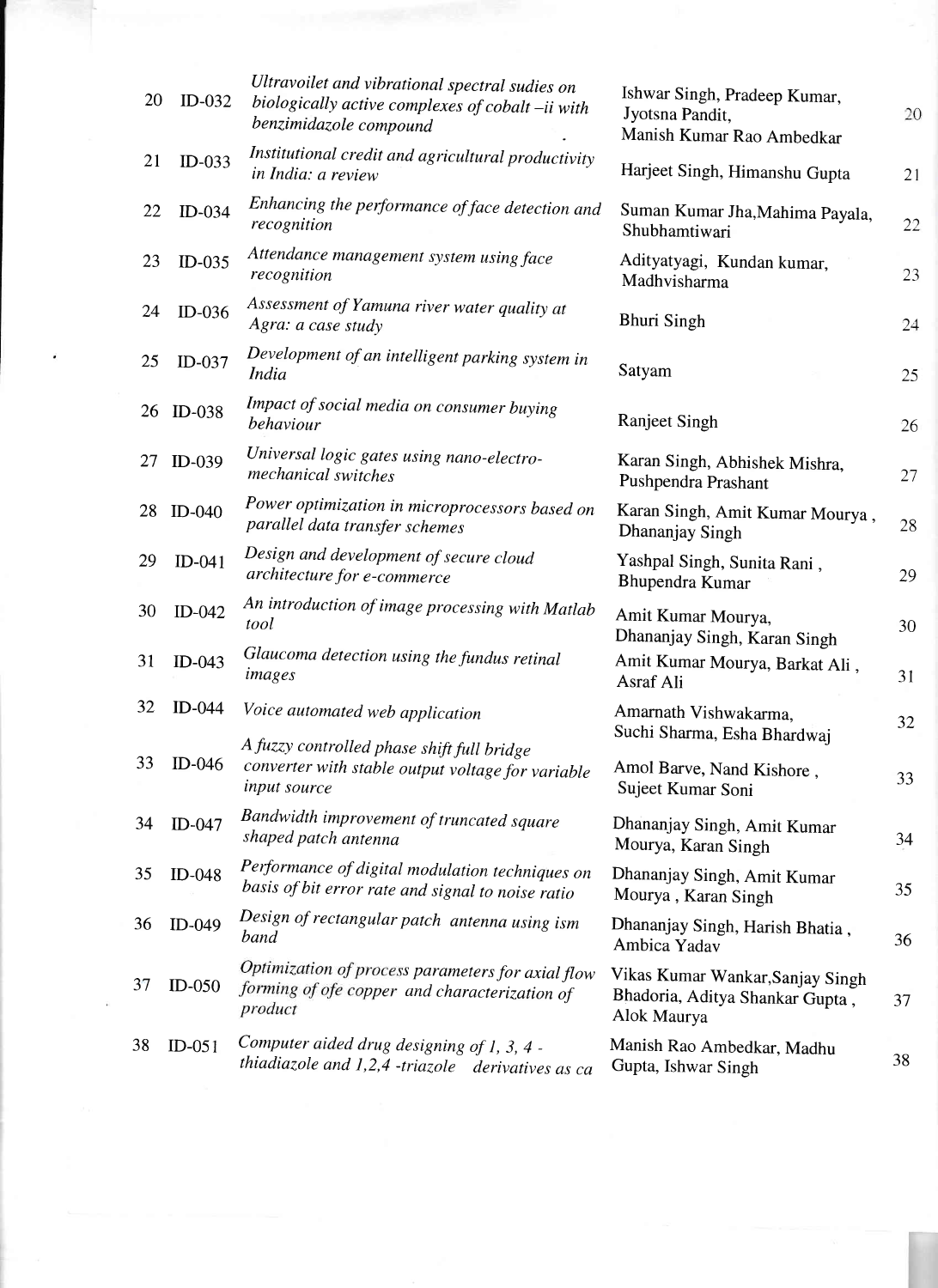## $(ii)$  carbonic anhydrase inhibitors

| 39 | $ID-052$      | A review on emerging era of science and<br>technology                                                       | Prashant Kumar Sharma, Alok<br>Kumar Maurya, Sanjay Singh<br>Bhadoria, Vikas Kumar Wankar                                 | 39 |
|----|---------------|-------------------------------------------------------------------------------------------------------------|---------------------------------------------------------------------------------------------------------------------------|----|
| 40 | $ID-053$      | Securement of multisignature generation using<br>Signature scheme                                           | Bhavesh Mathur, Abhay N Tripathi,<br>Himanshu Rastogi                                                                     | 40 |
| 41 | ID-054        | Materials for wind turbine blades, loading and<br>manufacturing methods                                     | Sanjay Singh Bhadoria, Alok Kumar<br>Maurya, Divya Singh,<br>Vikas Kumar Wankar, Prashant<br>Kumar Sharma, Vaishali Nehra | 41 |
| 42 | $ID-055$      | Sorting of automatic gear transmission system<br>using microcontroller                                      | Divya Singh, Kaushal Pratap Singh                                                                                         | 42 |
| 43 | $ID-056$      | Sequential quadratic programming algorithm<br>based optimization of shell and tube type heat<br>exchangers  | Alok Kumar Maurya, Vikas Kumar<br>Wankar, Prashant Kumar Sharma,<br>Sanjay Singh Bhadoria                                 | 43 |
| 44 | $ID-057$      | Darq - distributed ledger technology, artificial<br>intelligence, extended reality and quantum<br>computing | Yash, Vishakha Sehdev Ankit<br>Verma                                                                                      | 44 |
| 45 | $ID-058$      | A study in gesture control in robots                                                                        | Ankit Kumar, Tandrima Goswami,<br>Rahul Pratyush, Divyanshi Sharma                                                        | 45 |
| 46 | $ID-059$      | Attendance system using facial recognition                                                                  | Ankit Kumar, Tandrima Goswami,<br>Rahul Pratyush, Divyanshi Sharma                                                        | 46 |
| 47 | $ID-060$      | A review on software realibility growth modelling                                                           | Suneeta Chaudhary, Ankit Sinha,<br>Diya Singh                                                                             | 47 |
| 48 | $ID-061$      | Fly ash concrete: a technical analysis for<br>compressive strength                                          | Sachin Kumar, Soumya Sarkar                                                                                               | 48 |
| 49 | ID-062        | A case study of the otterspool railway station, uk<br>to measure the benefit of bim                         | Sachin Kumar, Soumya Sarkar                                                                                               | 49 |
| 50 | $ID-063$      | Impact of pavement material on environment                                                                  | Sukriti Tiwari, Vaishali Nehra                                                                                            | 50 |
| 51 | ID-064        | Enhancement using quantum computing in<br>medical science                                                   | Suman Kumar Jha, Riya Baurai<br>Richa Patnaik                                                                             | 51 |
| 52 | $ID-065$      | Hardness optimization in turning of aluminium<br>using taguchi technique                                    | GD Gautam, Prashant Kumar<br>Sharma, Vikas Kumar Wankar                                                                   | 52 |
| 53 | <b>ID-066</b> | "Origin-destination studies"-a case study of<br>junction improvements in Delhi city                         | Abhishek Chaudhary, Amit Kumar,<br>Sajid                                                                                  | 53 |
| 54 | $ID-067$      | A study in image processing for e-waste                                                                     | Ankit Kumar, Suneeta Chaudhary,<br><b>Bedant Kumar Dubey</b>                                                              | 54 |
| 55 | <b>ID-068</b> | Review of hydrogen powered 2-stroke s.i. Engine<br>(hho engine)                                             | Prince Kumar, Vikas Kumar Wankar                                                                                          | 55 |
| 56 | $ID-069$      | Modeling and analysis of different shaped<br>cantilever beams in Matlab                                     | Deepak Sagar                                                                                                              | 56 |
|    |               |                                                                                                             |                                                                                                                           |    |